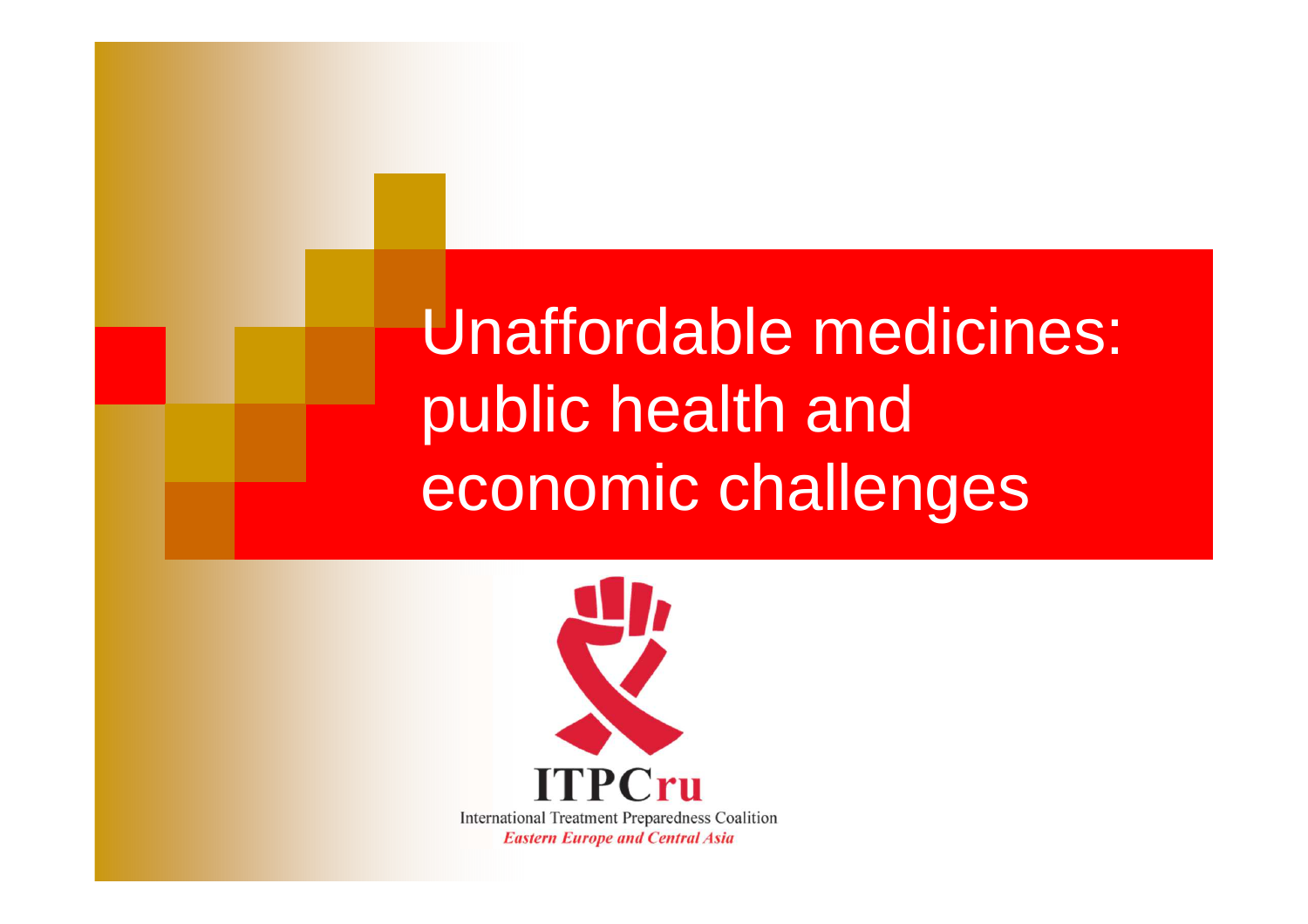#### What does treatment mean

 $\blacksquare$  HIV – people can live normal lives, treatment as prevention

**Service Service** ■ HCV can be cured and eradicated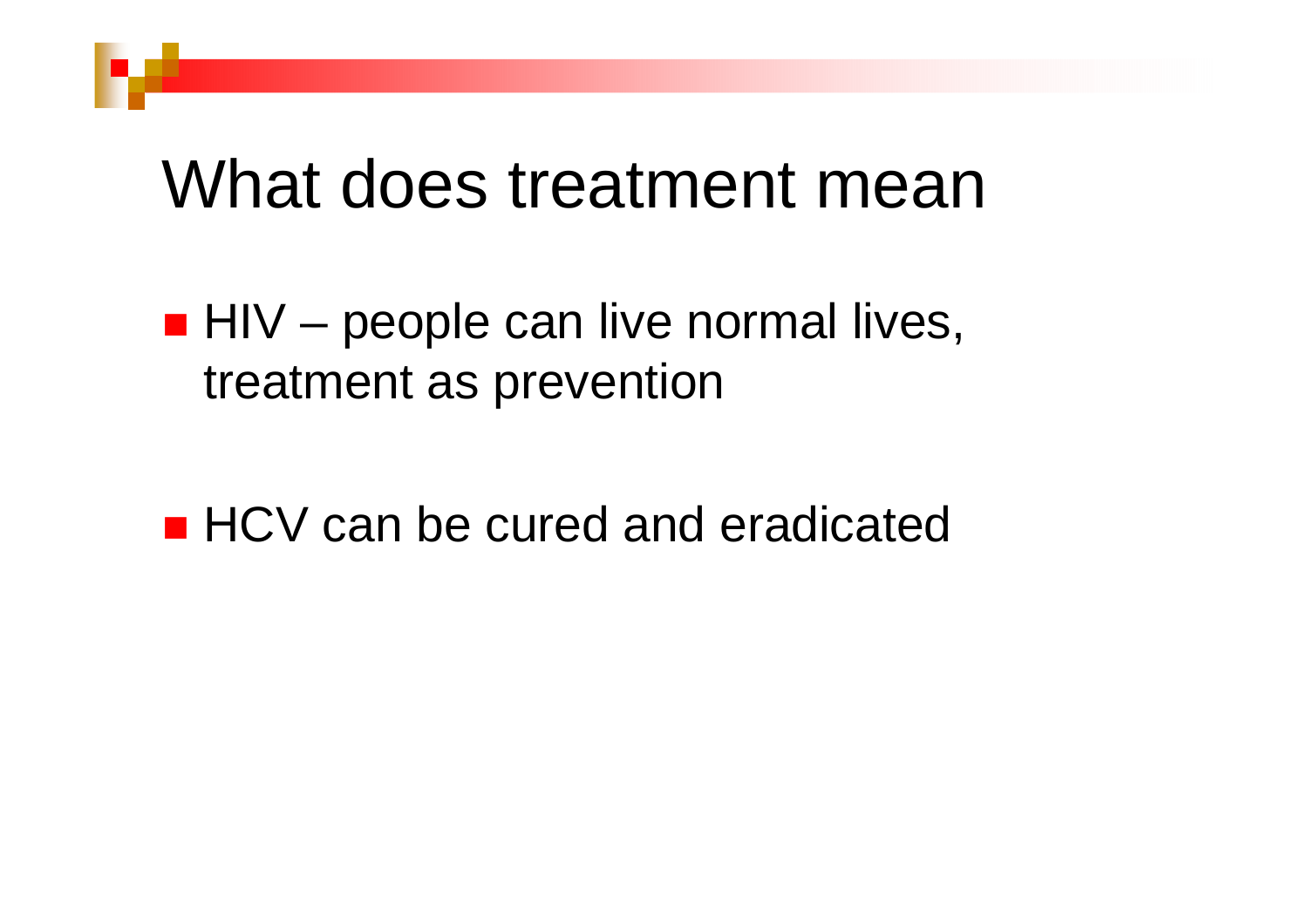

Kς es ırl  $B_0$  $T$ WASH Arty work ern nfection ey urgoso aday. Dr. 3 sented h<br>Federal ester f dis<br>rentel<br>n the **BELINGS** Club in posals fr<br>ing for p arvey,<br>of the<br>lariks,<br>pond-<br>lealth who<br>major enses. "t can troversi<br>would d married and was niended ATDS YE Cine of urvey<br>Icans<br>Ited :<br>found was the nfected fram me The New York Ton think no rey, in<br>Ne re-**Homosexuals Arrested at AIDS Drug Protest** pregnan<br>to be to Police officers removing demonstrators from the in- might combat acquired immune deficiency synas the Kogp au set 27 tersection of Broadway and Wall Street yesterday. drome. Hundreds of protesters stayed hehind police Seventeen homosexual-rights protesters were ar- lines, but some crossed the barricades and sat in the Ask I canstom! rested outside Trinity Church during a rally to de- street to block traffic. They were arrested, charged Dr. Ko **Carr, 863** mand quicker Government approval of drugs that with disorderly conduct and released. a liveland

THE NEW YORK TIMES, WEDNESDAY, MARCH 25, 1987



25 years have passed, patients are still protesting against the price of AZT-containing drugs…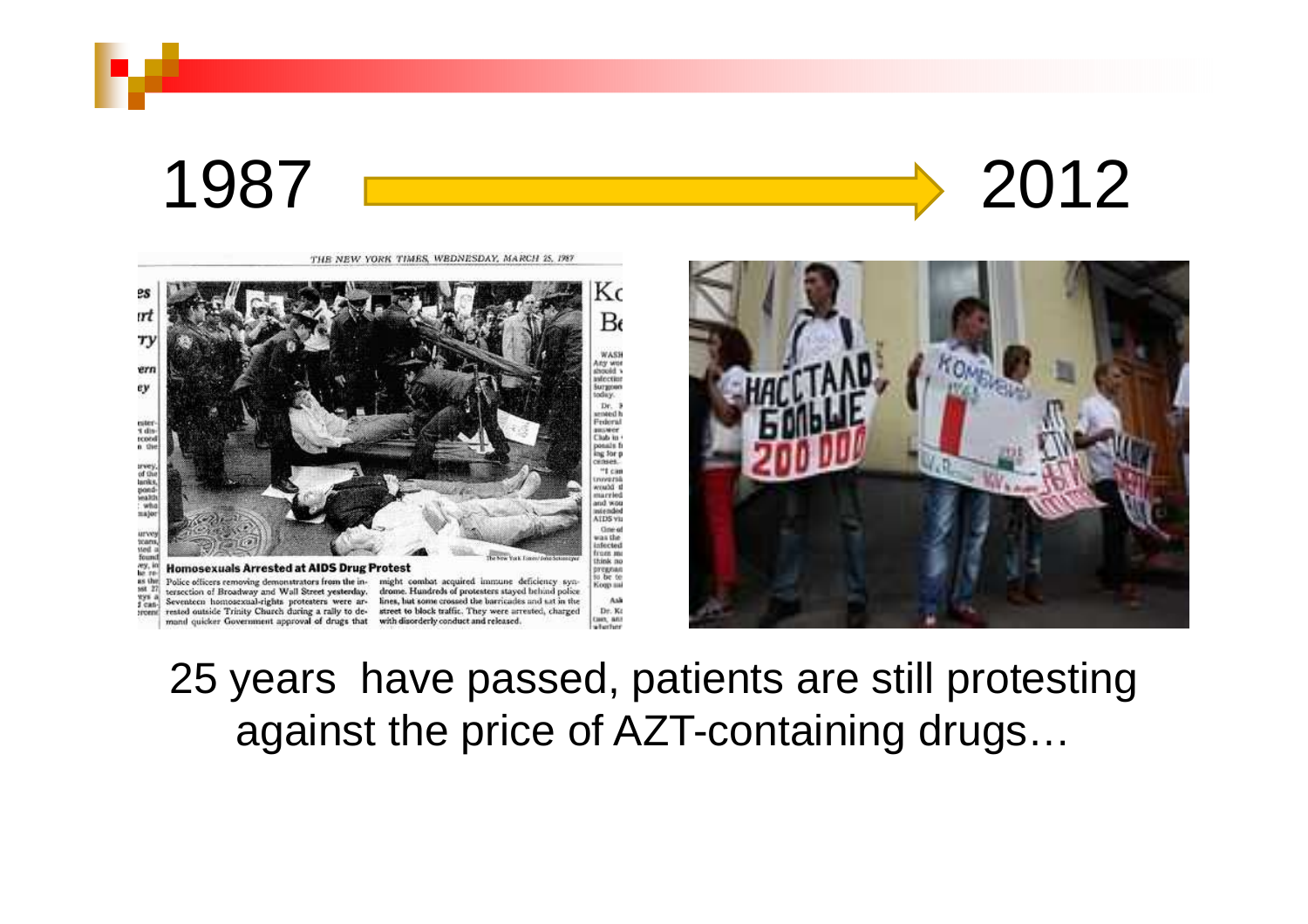# 15 x 15 Campaign

■ For approximately 15 years, the price for PEG-INF has been around 15,000 US dollars per 48 weeks (and higher)

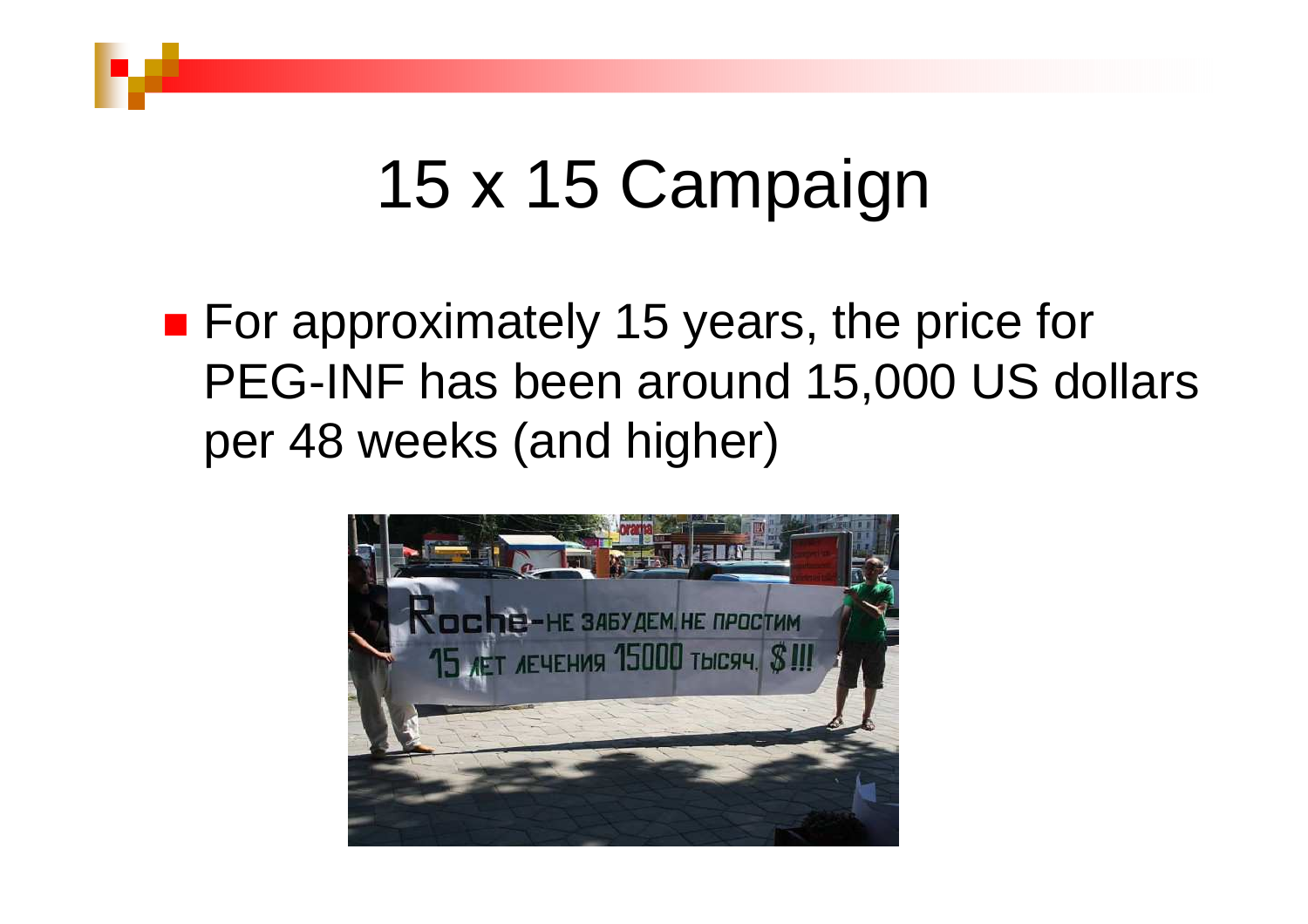## THE HISTORY REPEATS ITSELF

■ Michele Kazatchkine, the United Nations Secretary General's Special Envoy on HIV/AIDS in Eastern Europe and Central Asia: "If the prices were to be unaffordable once more in history, it would be one more scandal around inequity of access to health care"

■ Response:

- □ Cost of sofosbuvir up to USD84,000
- □ cost of simeprevir up to USD66,000
- □ Cost of sofosbuvir/ledipasvir up to USD95,000?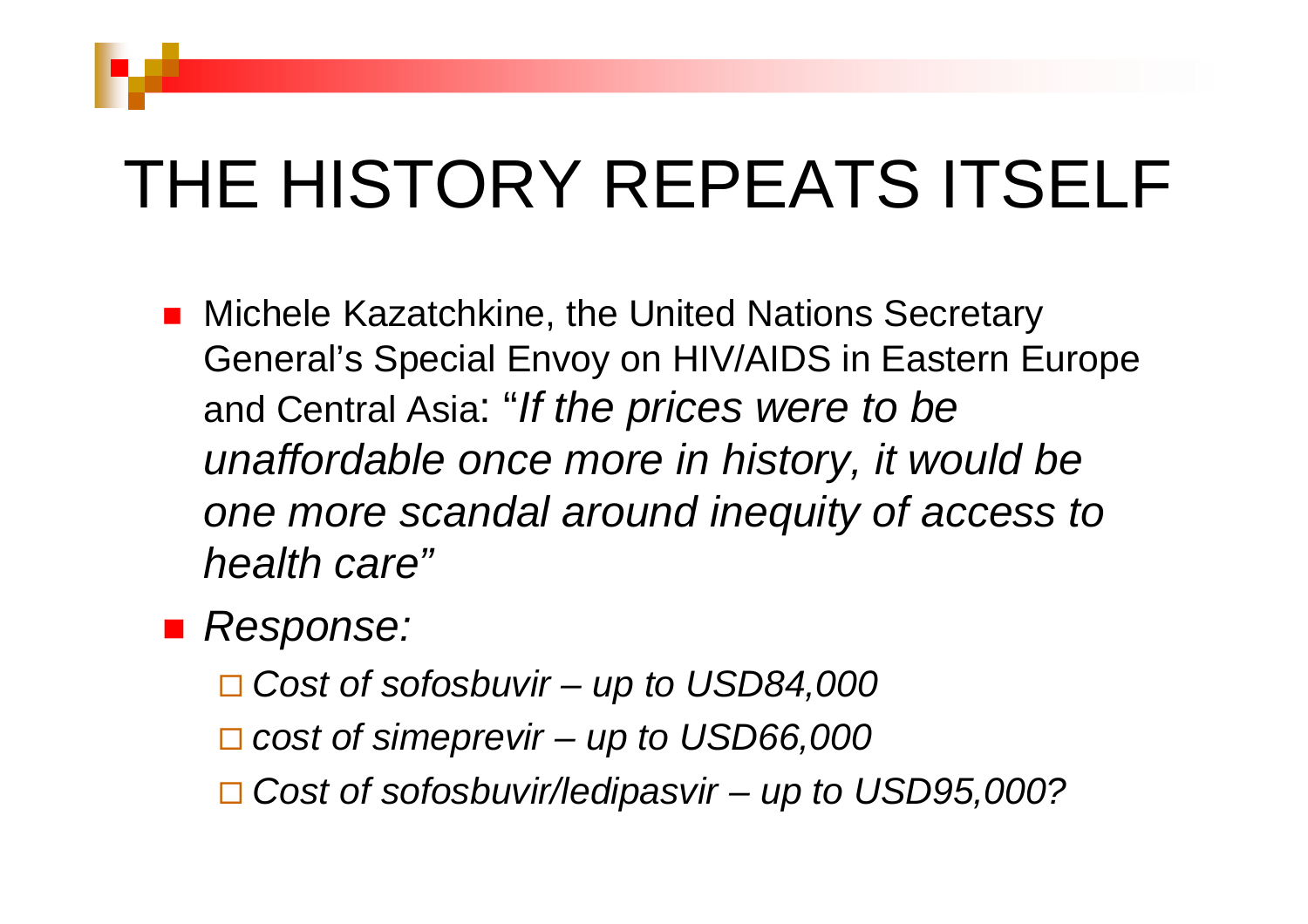## Skyrocketing prices will send us to heaven…

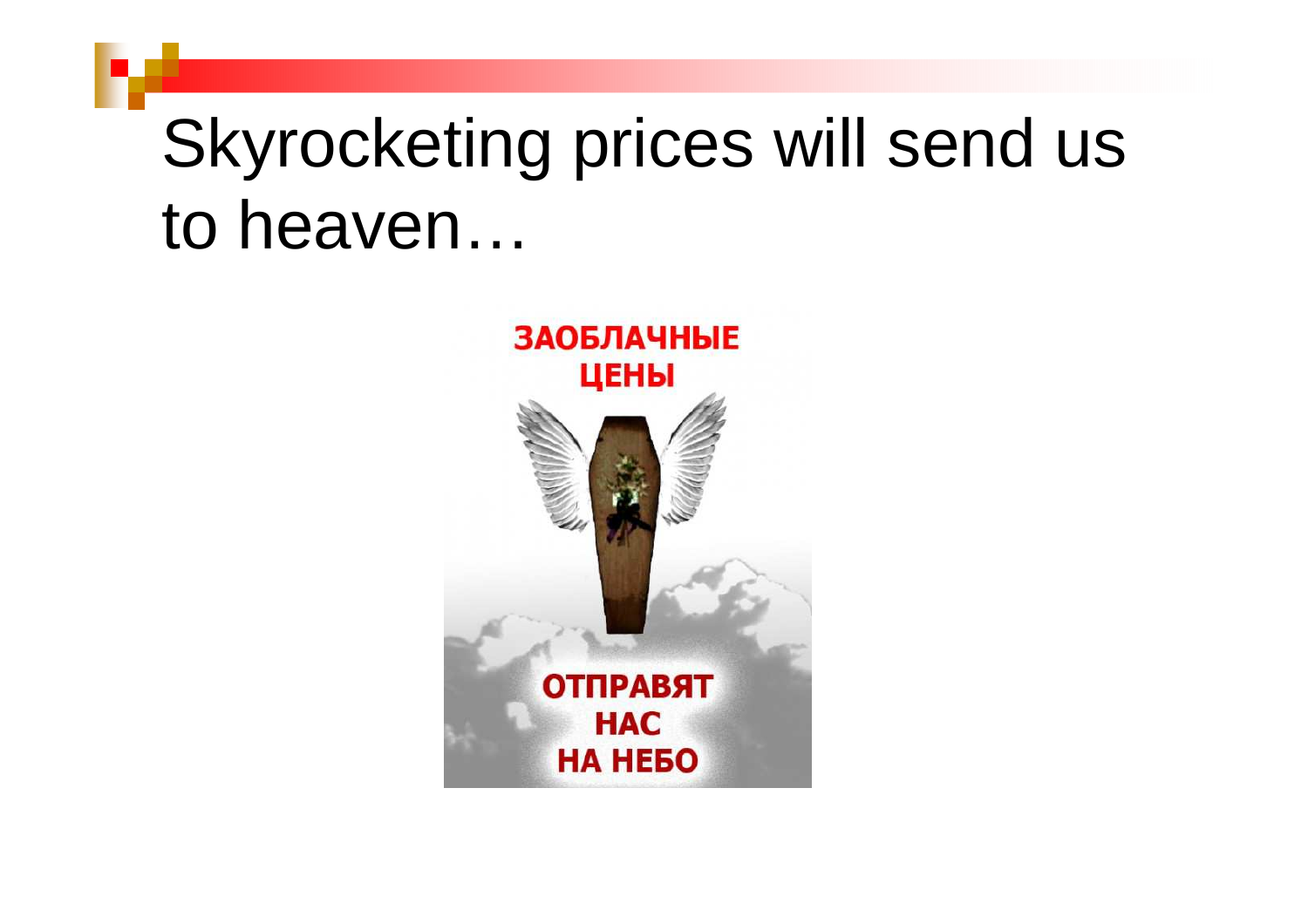## WHO CAN AFFORD?

- **Australia the PBAS did not recommend sofosbuvir for** reimbursement due to **significant impact on the healthcare budget**
- UK (200,000 people with HCV) the price has forced the NHS to only commit to treating **<sup>500</sup> people with the most advanced liver disease (**source: http://i-base.info/htb/27153)
- France to put people with ≥F2-stage liver disease at the price set by Gilead would take up **the entire budget of public hospitals in Paris (7 billions euros) – SOF alone**
- **Eastern Europe and Central Asia –** only BOC, TPV and simeprevir (Russia) available; prices in Russia – up to USD45,000 per course of treatment, very limited treatment programme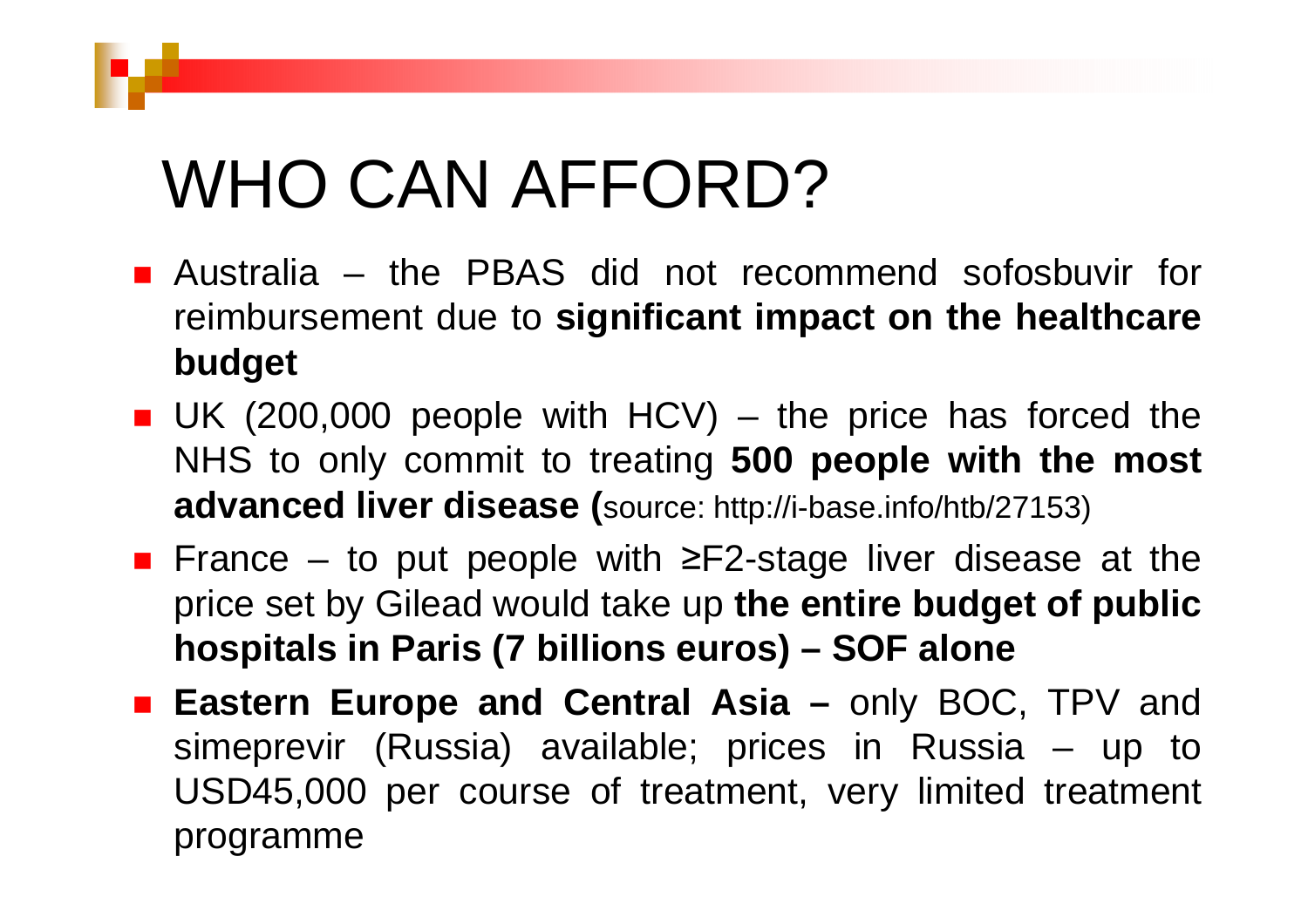### Eastern Europe and Central Asia

- Moldova DAAs not available, cost of PEG-INF – around USD12,000 per 48 weeks, much higher than the average income
- **Service Service** ■ Similar situations in Armenia, Kyrgyzstan etc
- **Service Service Progress in terms of prices for PEG-INF** made in Ukraine, Georgia, Russia – CS, government, competition!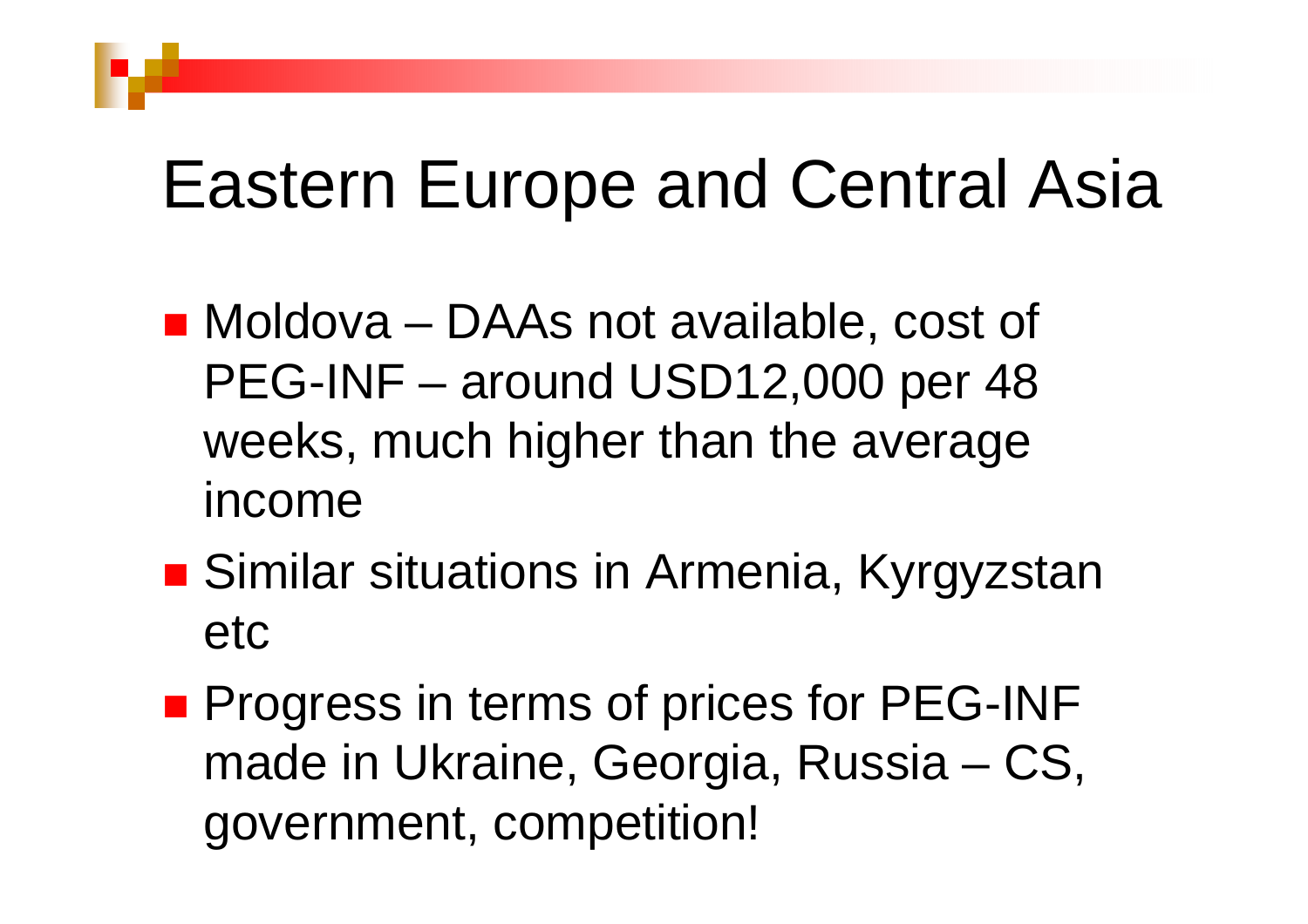### HIGH PRICES RESULT IN:

## **Health budget constraints**

#### **Treatment deficit**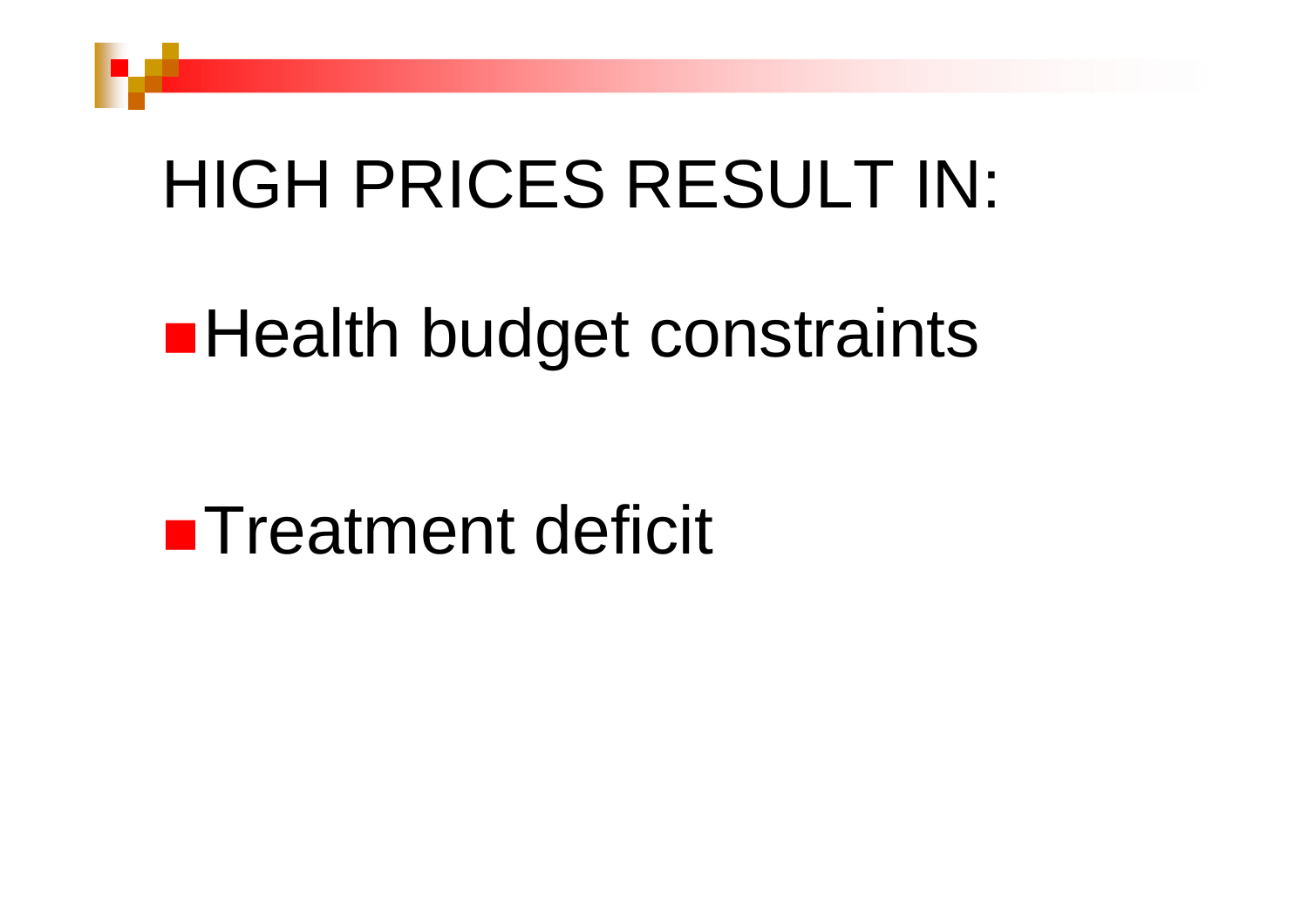## WHO IS USUALLY OUT FIRST?

- People who use drugs
- Sex workers
- Migrants
- Other stigmatized and criminalized populations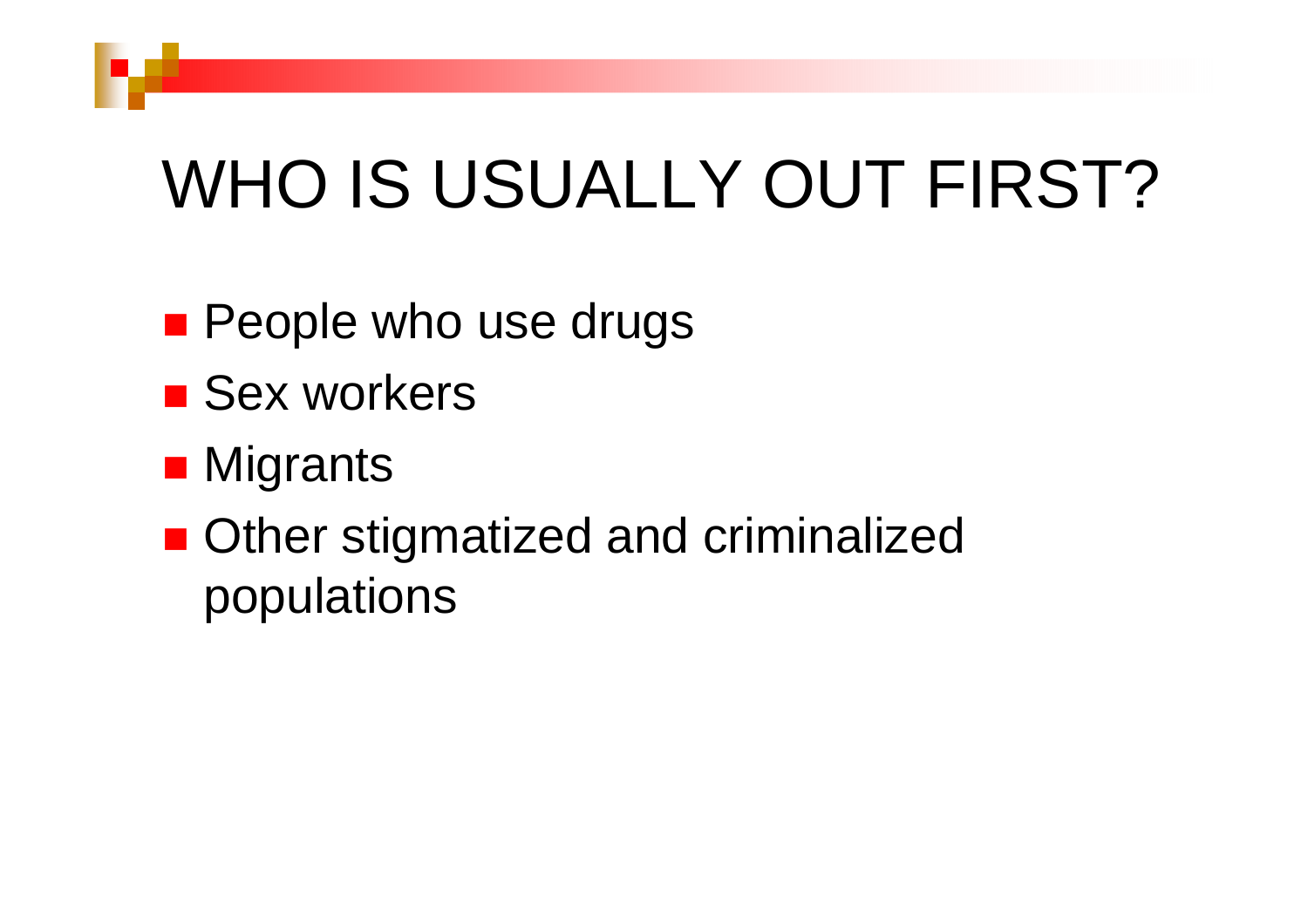#### USD900 – A DEAL?

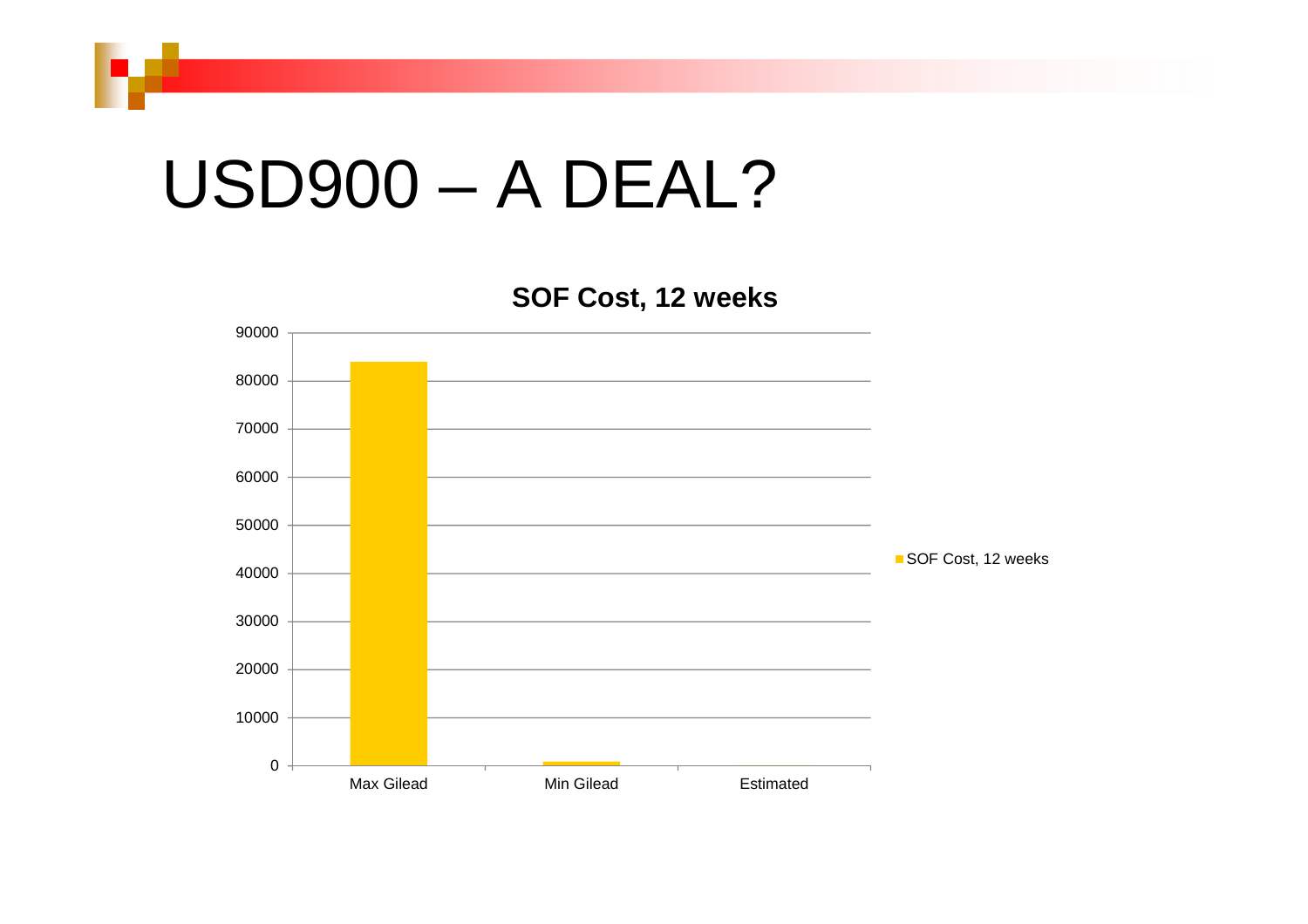## COINCIDENTALLY…

- **Service Service** ■ The patent application for SOF in Egypt will most likely be rejected by the national patent office
- **Patent oppositions have been filed in India** against the patent for sofosbuvir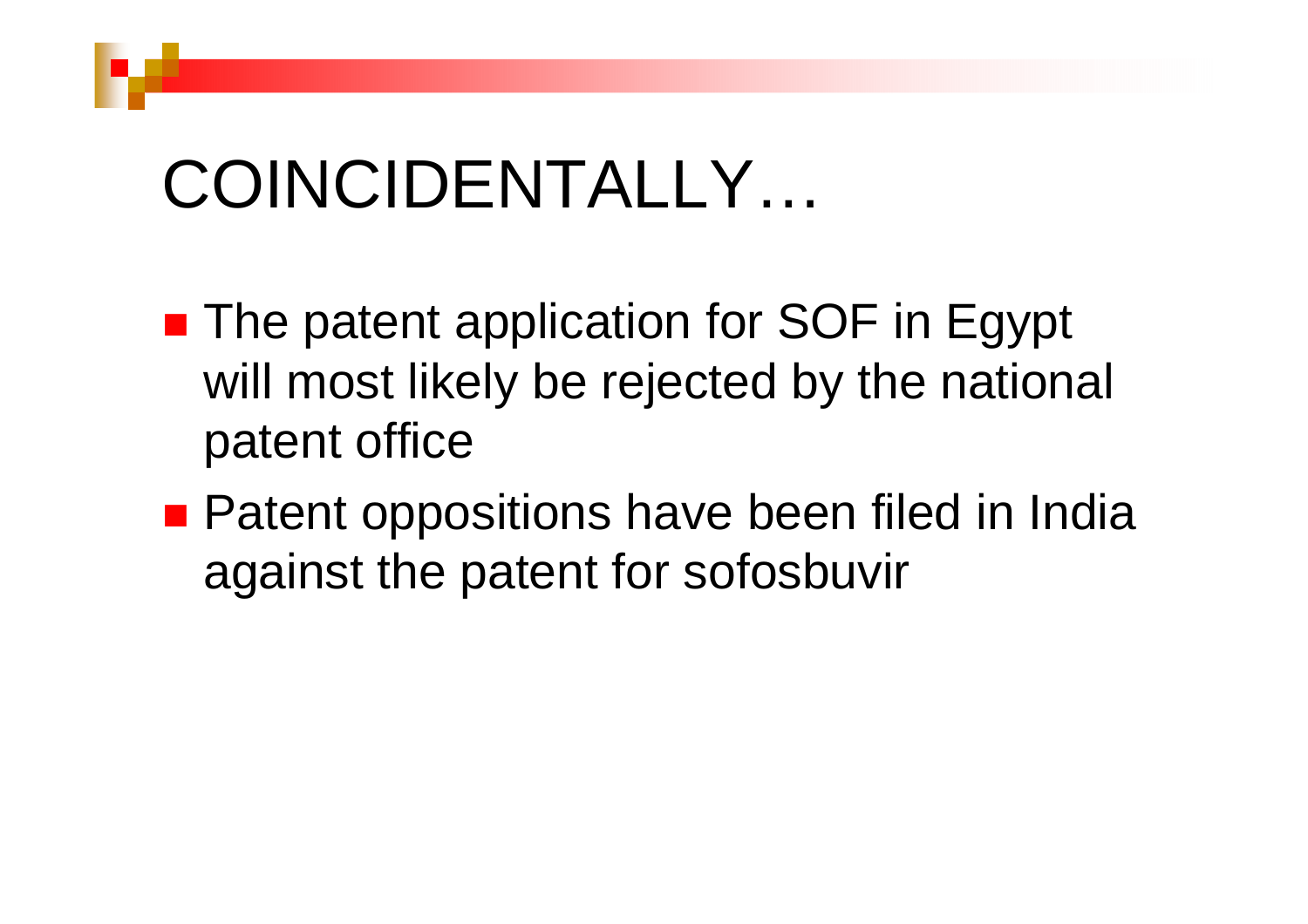## 73 MLN PEOPLE OUT

Gilead's license leaves out nearly 73 million people with HCV who will have to pay Gilead's high prices.



Source: hepcoalition.org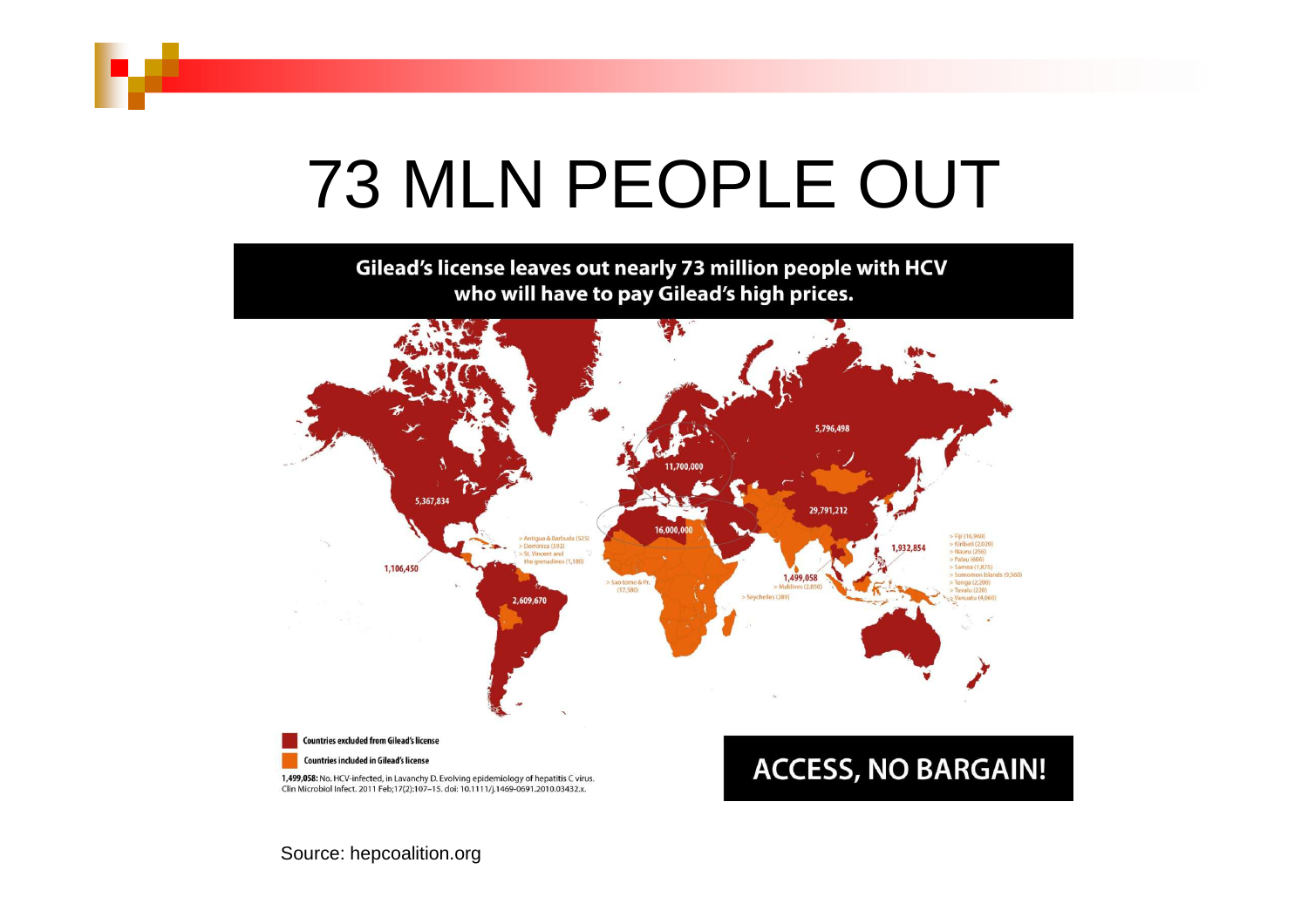## MICs in EECA LEFT OUT

- Ukraine
- **B** Georgia
- Belarus
- Azerbaijan
- Kazakhstan
- Moldova
- Armenia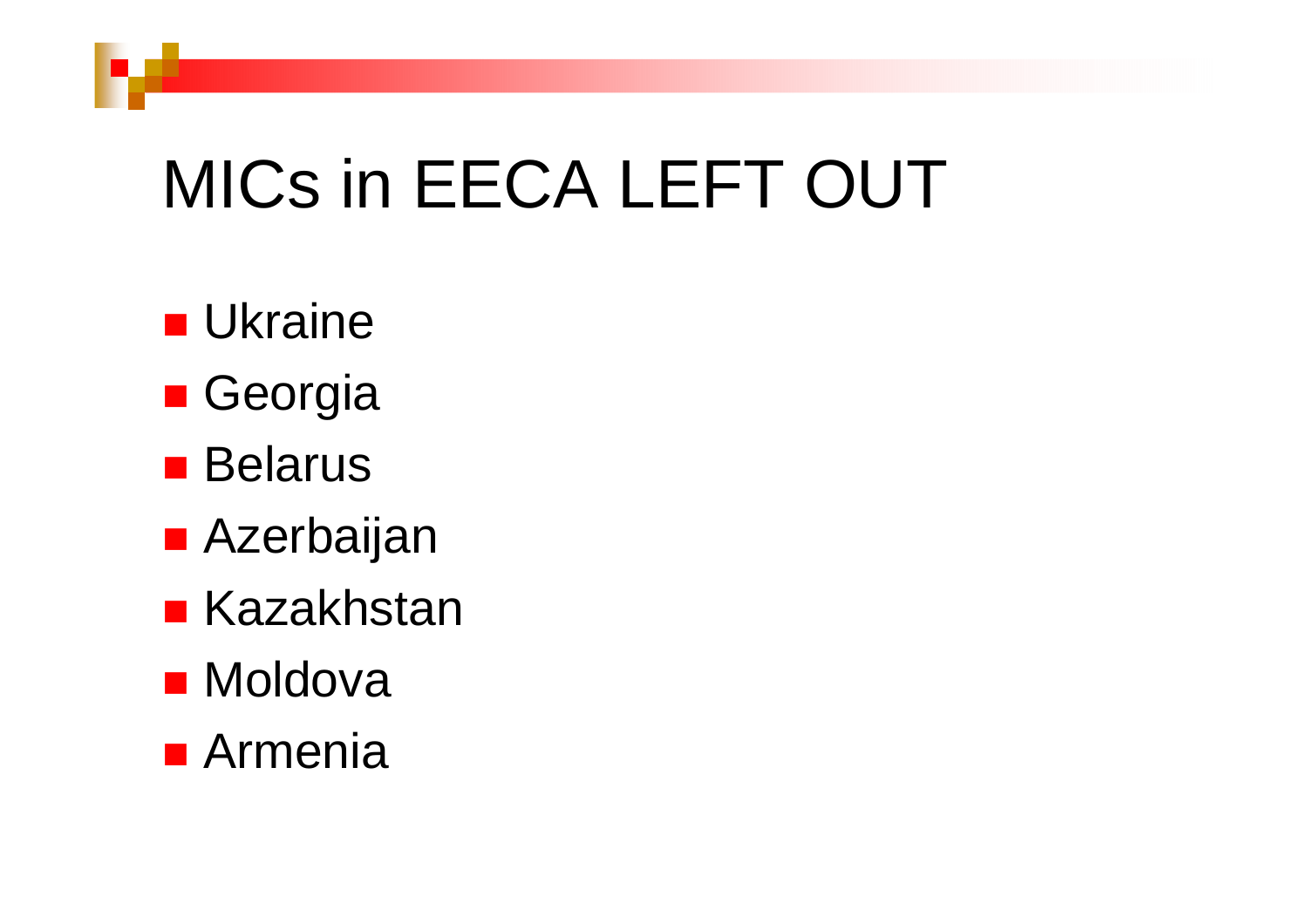## WHAT IS AFFORDABLE?

Cost of sofosbuvir: US\$101 (12 weeks) + Cost of daclatasvir: US\$20 (12 weeks) + two HCV antigen tests: US\$34 (max) + Lab safety: US\$22 (two FBC / Clin Chem)

**Total cost of treatment and care: US\$177** 

Source: hepcoalition.org, summarizing Andrew Hill et.al. study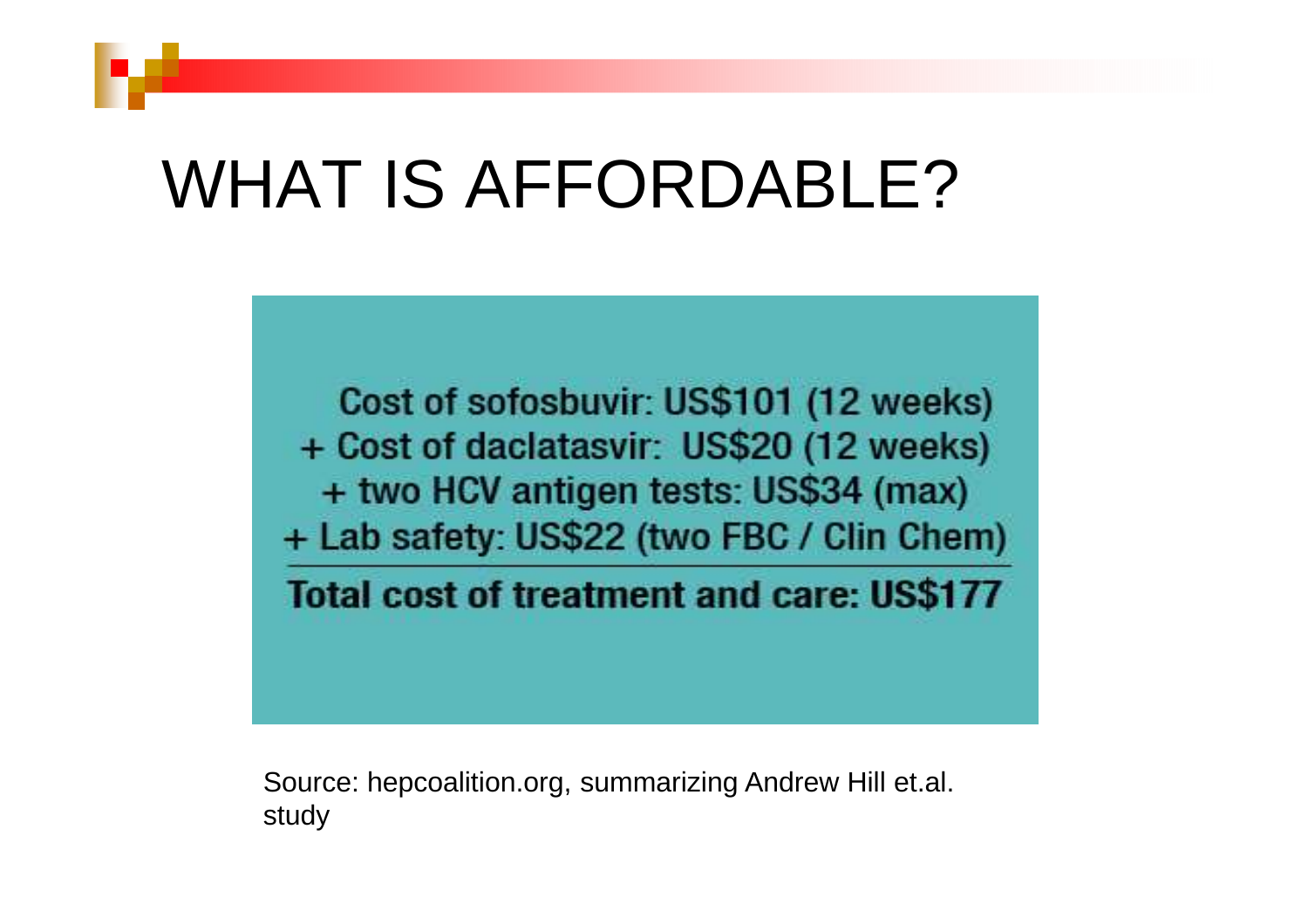## With Generics

Monitoring of ARVT procurement in Russia, 2012-2013, 56 regions, 2199 tenders



The price for lamivudine (already generic in 2012) fell by **more than 10 times!**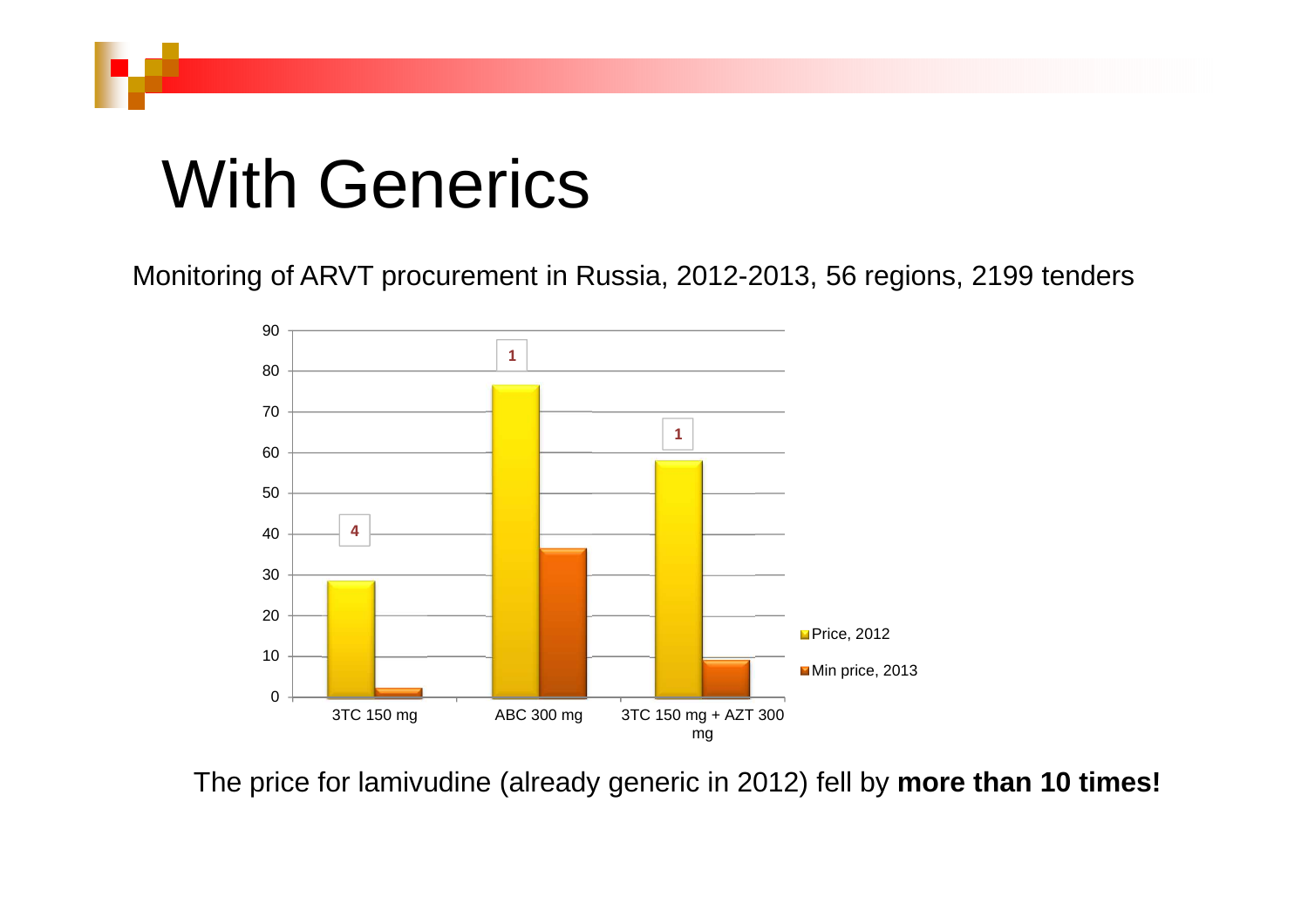### Without generics

Monitoring of ARVT procurement in Russia, 2012-2013

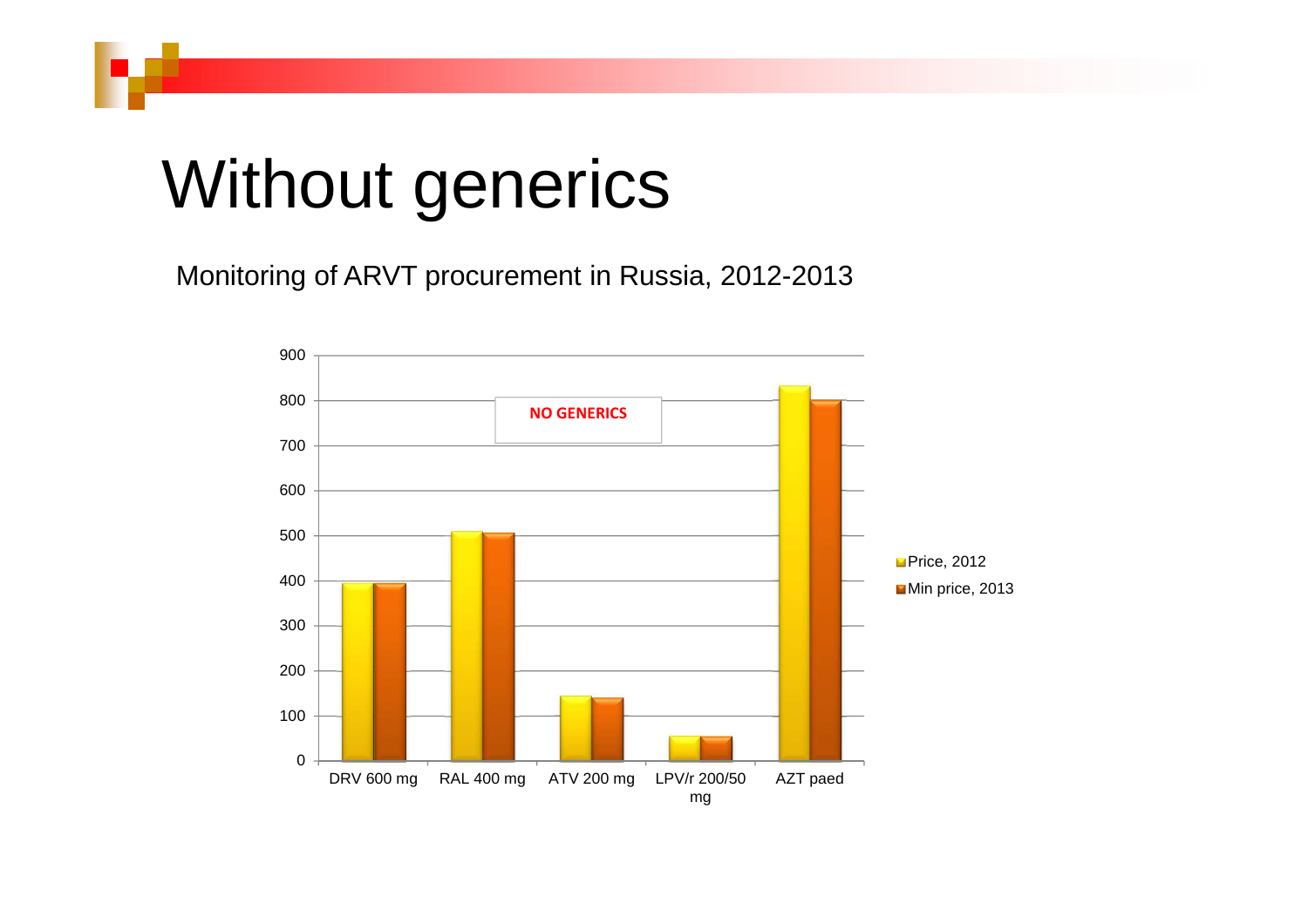## Competition – key to price drops

- **Patent opposition**
- Patent law reform ■ CL

**Service Service** 

**Voluntary licensing is rather a market segmentation strategy, not an access strategy**

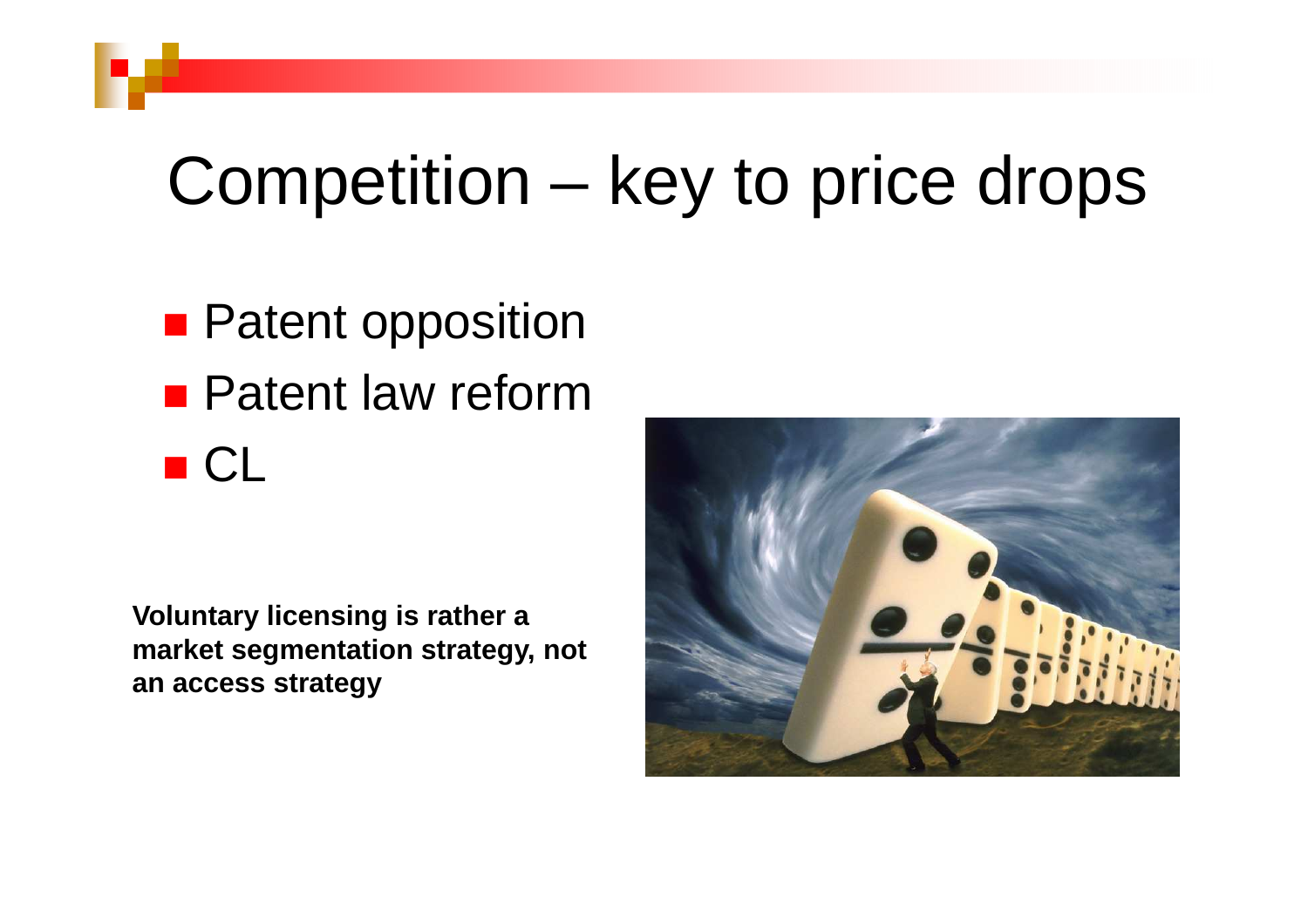## UNIVERSAL TRUTHS?

- $\blacksquare$ The Earth goes round the Sun
- $\mathcal{L}_{\mathcal{A}}$ The Moon goes round the Earth
- Medicines should cost much



**THE HIGH PRICE OF MEDICINES MUST NOT BE TAKEN FOR GRANTED!**

**WE ALL HAVE TO WORK TOGETHER TO REVERSE THIS TREND**